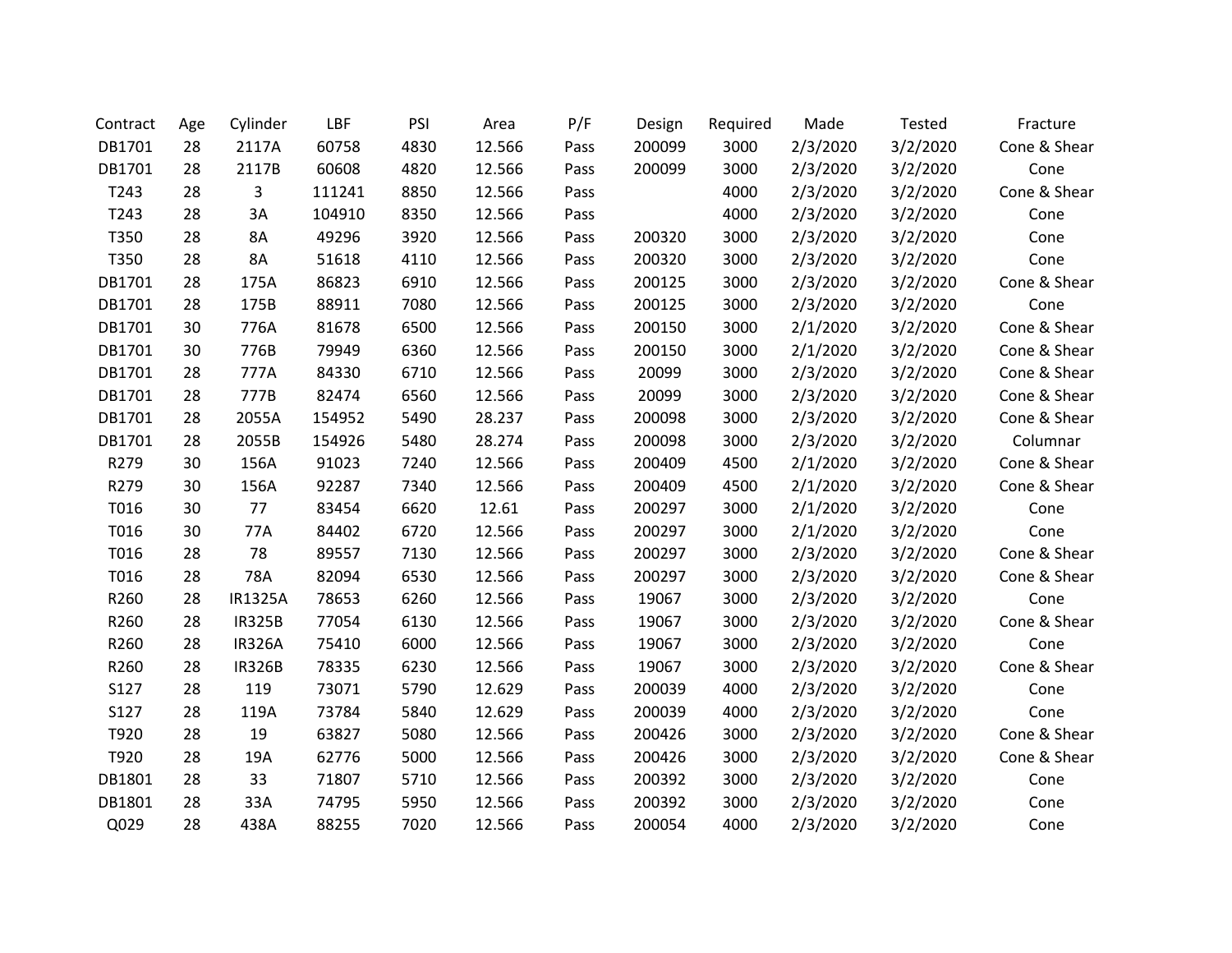| Q029 | 28 | 438A | 92690  | 7380  | 12.566 | Pass | 200054         | 4000 | 2/3/2020 | 3/2/2020 | Cone & Shear |
|------|----|------|--------|-------|--------|------|----------------|------|----------|----------|--------------|
| Q029 | 28 | 439A | 91498  | 7280  | 12.566 | Pass | 200054         | 4000 | 2/3/2020 | 3/2/2020 | Cone         |
| Q029 | 28 | 439A | 85991  | 6840  | 12.566 | Pass | 200054         | 4000 | 2/3/2020 | 3/2/2020 | Cone         |
| Q029 | 28 | 440A | 89291  | 7110  | 12.566 | Pass | 200054         | 4000 | 2/3/2020 | 3/2/2020 | Cone         |
| Q029 | 28 | 440A | 86988  | 6920  | 12.566 | Pass | 200054         | 4000 | 2/3/2020 | 3/2/2020 | Columnar     |
| Q029 | 28 | 441A | 75748  | 6030  | 12.566 | Pass | 200054         | 4000 | 2/3/2020 | 3/2/2020 | Cone         |
| Q029 | 28 | 441A | 80831  | 6430  | 12.566 | Pass | 200054         | 4000 | 2/3/2020 | 3/2/2020 | Cone         |
| Q029 | 28 | 443A | 91250  | 7260  | 12.566 | Pass | 200054         | 4000 | 2/3/2020 | 3/2/2020 | Cone         |
| Q029 | 28 | 443A | 94719  | 7540  | 12.566 | Pass | 200054         | 4000 | 2/3/2020 | 3/2/2020 | Cone         |
| Q029 | 28 | 444  | 90789  | 7220  | 12.566 | Pass | 200054         | 4000 | 2/3/2020 | 3/2/2020 | Cone         |
| Q029 | 28 | 444A | 93859  | 7470  | 12.566 | Pass | 200054         | 4000 | 2/3/2020 | 3/2/2020 | Cone & Shear |
| Q029 | 28 | 445A | 84298  | 6710  | 12.566 | Pass | 200054         | 4000 | 2/3/2020 | 3/2/2020 | Cone & Shear |
| Q029 | 28 | 445A | 79560  | 6330  | 12.566 | Pass | 200054         | 4000 | 2/3/2020 | 3/2/2020 | Cone & Shear |
| Q029 | 28 | 446A | 93281  | 7420  | 12.566 | Pass | 200054         | 4000 | 2/3/2020 | 3/2/2020 | Cone & Shear |
| Q029 | 28 | 446A | 96950  | 7720  | 12.566 | Pass | 200054         | 4000 | 2/3/2020 | 3/2/2020 | Cone & Shear |
| Q029 | 28 | 447A | 92473  | 7360  | 12.566 | Pass | 200054         | 4000 | 2/3/2020 | 3/2/2020 | Cone & Shear |
| Q029 | 28 | 447A | 89354  | 7110  | 12.566 | Pass | 200054         | 4000 | 2/3/2020 | 3/2/2020 | Cone         |
| S285 | 28 | 21A  | 75732  | 6050  | 12.51  | Pass | 200058         | 3000 | 2/3/2020 | 3/2/2020 | Cone & Shear |
| S285 | 28 | 21A  | 77419  | 6160  | 12.566 | Pass | 200058         | 3000 | 2/3/2020 | 3/2/2020 | Cone         |
| S272 | 28 | 17   | 69428  | 5520  | 12.566 | Pass | 200058         | 3000 | 2/3/2020 | 3/2/2020 | Cone & Shear |
| S272 | 28 | 17A  | 68007  | 5410  | 12.566 | Pass | 200058         | 3000 | 2/3/2020 | 3/2/2020 | Cone         |
| T013 | 28 | 2A   | 65545  | 5200  | 12.617 | Pass | 200216         | 3000 | 2/3/2020 | 3/2/2020 | Cone & Shear |
| T013 | 28 | 2A   | 66980  | 5330  | 12.566 | Pass | 200216         | 3000 | 2/3/2020 | 3/2/2020 | Cone & Shear |
| T021 | 28 | 16A  | 80864  | 6430  | 12.566 | Pass | 200067         | 3000 | 2/3/2020 | 3/2/2020 | Cone         |
| T021 | 28 | 16A  | 86700  | 6900  | 12.566 | Pass | 200067         | 3000 | 2/3/2020 | 3/2/2020 | Cone & Shear |
| T211 | 28 | 6A   | 103427 | 8190  | 12.623 | Pass | <b>BAG MIX</b> | 3000 | 2/3/2020 | 3/2/2020 | Columnar     |
| T211 | 28 | 6A   | 105449 | 8390  | 12.566 | Pass | <b>BAG MIX</b> | 3000 | 2/3/2020 | 3/2/2020 | Cone & Shear |
| T265 | 30 | 3A   | 126877 | 10100 | 12.566 | Pass |                | 3000 | 2/1/2020 | 3/2/2020 | Columnar     |
| T265 | 30 | 3A   | 127582 | 10150 | 12.566 | Pass |                | 3000 | 2/1/2020 | 3/2/2020 | Columnar     |
| T281 | 30 | 45A  | 72119  | 5740  | 12.566 | Pass | 200084         | 3000 | 2/1/2020 | 3/2/2020 | Columnar     |
| T281 | 30 | 45A  | 113580 | 9040  | 12.566 | Pass | 200084         | 3000 | 2/1/2020 | 3/2/2020 | Columnar     |
| T343 | 28 | 2A   | 88348  | 7030  | 12.566 | Pass | 200322         | 4000 | 2/3/2020 | 3/2/2020 | Cone & Shear |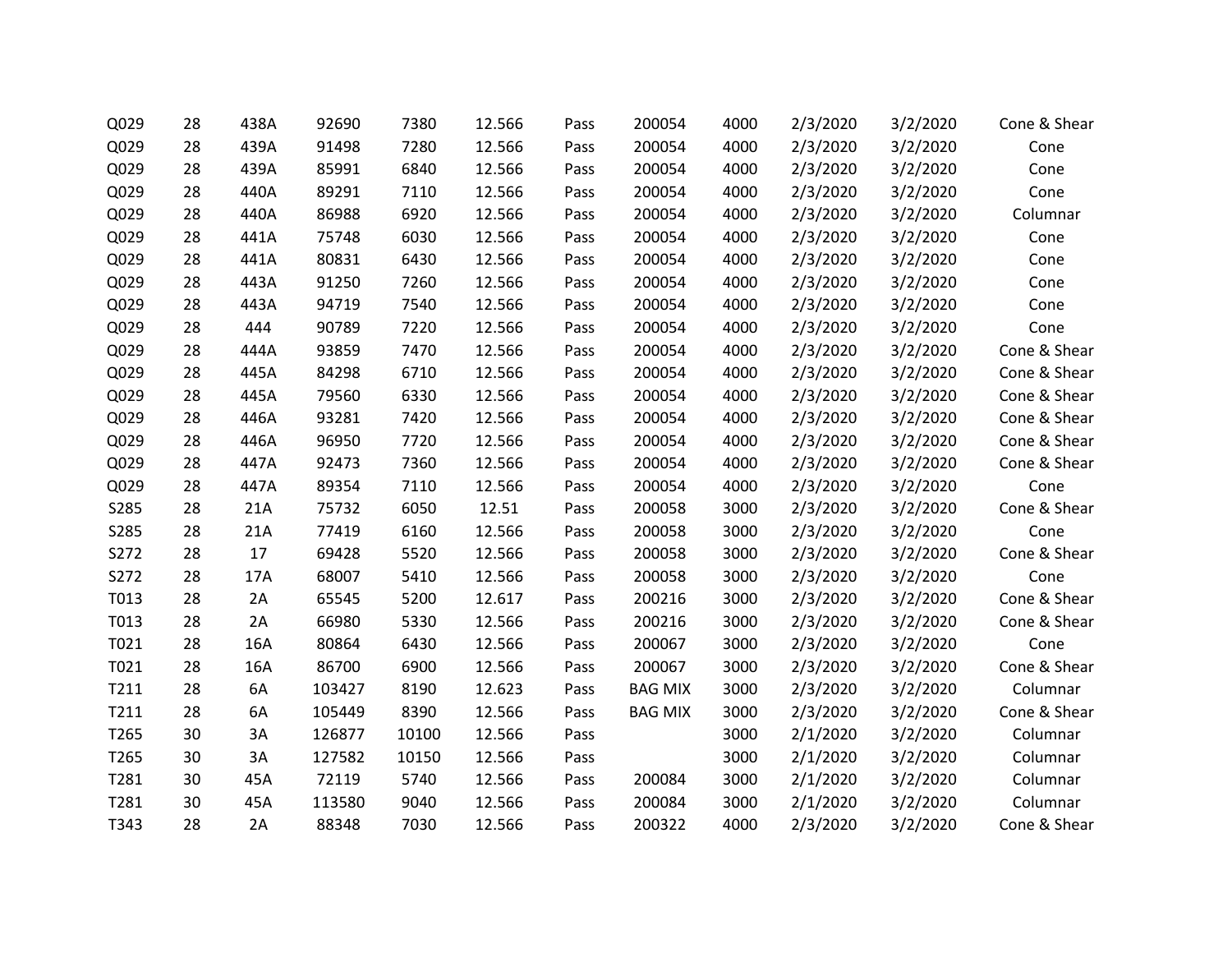| T343       | 28 | 2A           | 86709  | 6900  | 12.566 | Pass | 200322 | 4000  | 2/3/2020 | 3/2/2020 | Cone & Shear |
|------------|----|--------------|--------|-------|--------|------|--------|-------|----------|----------|--------------|
| 122627     | 28 | 40           | 72097  | 5740  | 12.566 | Pass | 200401 | 3000  | 2/3/2020 | 3/2/2020 | Cone         |
| 122627     | 28 | 40A          | 72850  | 5800  | 12.566 | Pass | 200401 | 3000  | 2/3/2020 | 3/2/2020 | Cone & Shear |
| DB1601     | 29 | 134          | 50676  | 4030  | 12.566 | Pass | 200341 | 4000  | 2/3/2020 | 3/2/2020 | Cone         |
| DB1601     | 29 | 134A         | 51758  | 4120  | 12.566 | Pass | 200341 | 4000  | 2/3/2020 | 3/2/2020 | Cone & Shear |
| P230       | 28 | 1732         | 137571 | 4860  | 28.331 | Pass | 200160 | 3000  | 2/3/2020 | 3/2/2020 | Cone & Shear |
| P230       | 28 | 1732A        | 142009 | 5020  | 28.274 | Pass | 200160 | 3000  | 2/3/2020 | 3/2/2020 | Cone & Shear |
| <b>DZA</b> | 28 | 7D           | 161111 | 12820 | 12.566 | Pass | 200370 | 5000  | 2/3/2020 | 3/2/2020 | Cone & Shear |
| <b>DZA</b> | 28 | 7D           | 157673 | 12550 | 12.566 | Pass | 200370 | 5000  | 2/3/2020 | 3/2/2020 | Cone         |
| <b>DZA</b> | 28 | 7L           | 138015 | 10980 | 12.566 | Pass | 200370 | 5000  | 2/3/2020 | 3/2/2020 | Cone & Shear |
| <b>DZA</b> | 28 | 7L           | 148240 | 11800 | 12.566 | Pass | 200370 | 5000  | 2/3/2020 | 3/2/2020 | Cone         |
| 106077     | 28 | 14A          | 67660  | 5380  | 12.566 | Pass | 200286 | 4000  | 2/3/2020 | 3/2/2020 | Cone & Shear |
| 106077     | 28 | 14A          | 65881  | 5240  | 12.566 | Pass | 200286 | 4000  | 2/3/2020 | 3/2/2020 | Cone & Shear |
| <b>DZA</b> | 28 | 5D           | 161351 | 12840 | 12.566 | Pass | 20370  | 10000 | 2/3/2020 | 3/2/2020 | Cone         |
| <b>DZA</b> | 28 | 5D           | 157867 | 12560 | 12.566 | Pass | 20370  | 10000 | 2/3/2020 | 3/2/2020 | Cone         |
| <b>DZA</b> | 28 | 5L           | 174427 | 13880 | 12.566 | Pass | 200372 | 10000 | 2/3/2020 | 3/2/2020 | Cone & Shear |
| <b>DZA</b> | 28 | 5L           | 159294 | 12680 | 12.566 | Pass | 200372 | 10000 | 2/3/2020 | 3/2/2020 | Cone         |
| S285       | 28 | 64           | 79297  | 6300  | 12.592 | Pass | 200449 | 3000  | 2/3/2020 | 3/2/2020 | Cone & Shear |
| S285       | 28 | 64A          | 80411  | 6400  | 12.566 | Pass | 200449 | 3000  | 2/3/2020 | 3/2/2020 | Cone         |
| S289       | 28 | 11           | 52324  | 4160  | 12.566 | Pass | 200171 | 3000  | 2/3/2020 | 3/2/2020 | Cone & Shear |
| S289       | 28 | 11A          | 56224  | 4470  | 12.566 | Pass | 200171 | 3000  | 2/3/2020 | 3/2/2020 | Cone & Shear |
| T283       | 28 | $\mathbf{1}$ | 59456  | 4750  | 12.529 | Pass | 200099 | 3000  | 2/3/2020 | 3/2/2020 | Columnar     |
| T283       | 28 | 1A           | 57167  | 4550  | 12.566 | Pass | 200099 | 3000  | 2/3/2020 | 3/2/2020 | Cone & Shear |
| Q029       | 28 | 442A         | 88599  | 7050  | 12.566 | Pass | 200054 | 4000  | 2/3/2020 | 3/2/2020 | Cone         |
| Q029       | 28 | 442A         | 87233  | 6940  | 12.566 | Pass | 200054 | 4000  | 2/3/2020 | 3/2/2020 | Cone         |
| P047       | 29 | 586B         | 112158 | 8930  | 12.566 | Pass | 200412 | 3000  | 2/4/2020 | 3/4/2020 | Cone & Shear |
| P047       | 29 | 586B         | 113156 | 9000  | 12.566 | Pass | 200412 | 3000  | 2/4/2020 | 3/4/2020 | Cone         |
| DB1701     | 29 | 778A         | 65171  | 5190  | 12.566 | Pass | 200150 | 3000  | 2/4/2020 | 3/4/2020 | Cone         |
| DB1701     | 29 | 778B         | 67650  | 5380  | 12.566 | Pass | 200150 | 3000  | 2/4/2020 | 3/4/2020 | Cone & Shear |
| T276       | 29 | $\mathbf{1}$ | 65124  | 5180  | 12.566 | Pass | 200324 | 3000  | 2/4/2020 | 3/4/2020 | Cone         |
| T276       | 29 | 1A           | 60425  | 4810  | 12.566 | Pass | 200324 | 3000  | 2/4/2020 | 3/4/2020 | Cone & Shear |
| T234       | 29 | 30           | 140415 | 11170 | 12.566 | Pass | 19345  | 4000  | 2/4/2020 | 3/4/2020 | Columnar     |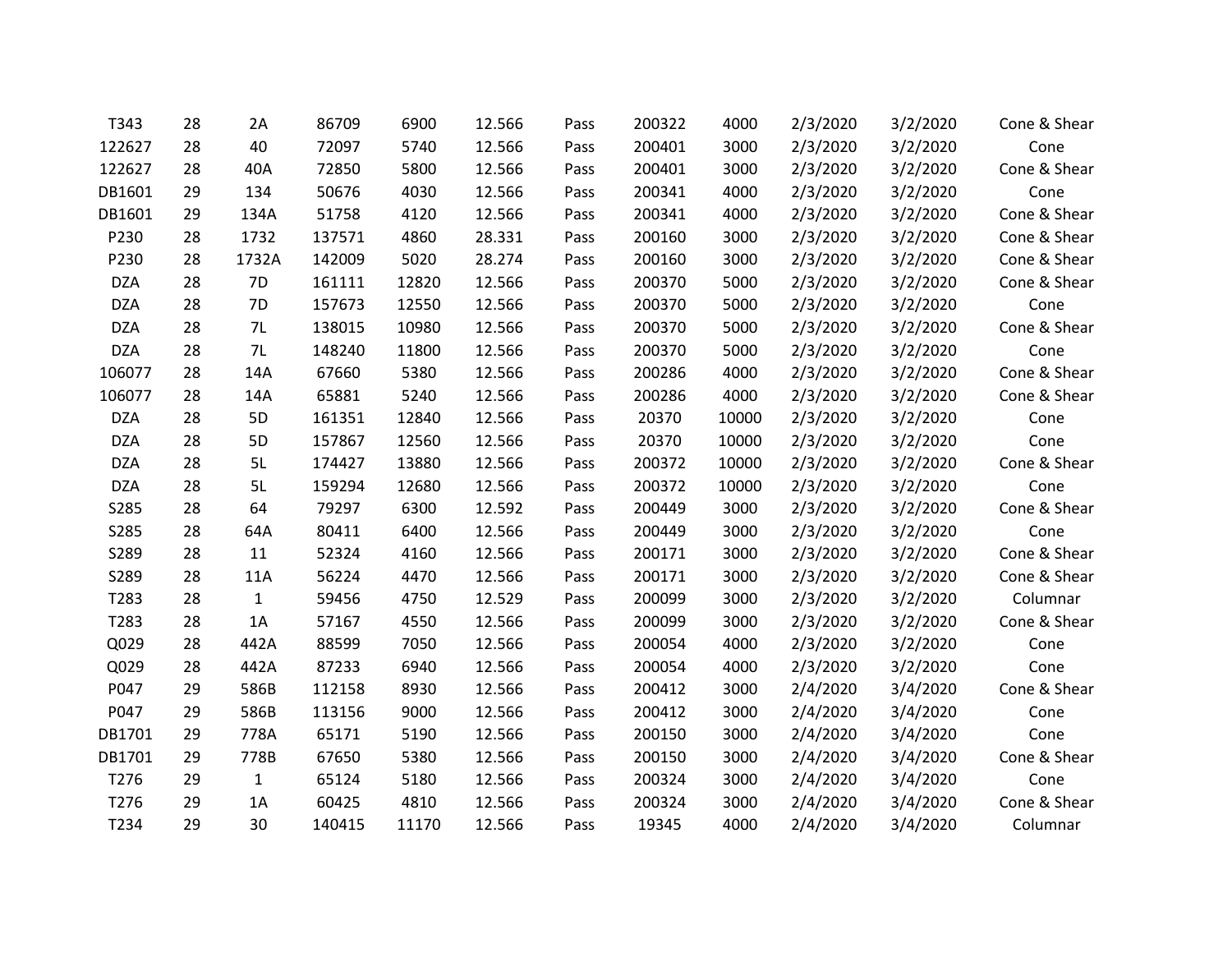| T234   | 29 | 30A            | 155078 | 12340 | 12.566 | Pass | 19345          | 4000 | 2/4/2020  | 3/4/2020 | Cone & Shear |
|--------|----|----------------|--------|-------|--------|------|----------------|------|-----------|----------|--------------|
| T924   | 29 | 11             | 86929  | 6930  | 12.548 | Pass | <b>BAG MIX</b> | 3000 | 2/4/2020  | 3/4/2020 | Cone         |
| T924   | 29 | 11A            | 88008  | 7000  | 12.566 | Pass | <b>BAG MIX</b> | 3000 | 2/4/2020  | 3/4/2020 | Columnar     |
| T079   | 29 | 80A            | 77305  | 6150  | 12.566 | Pass | 200065         | 4000 | 2/4/2020  | 3/4/2020 | Cone & Shear |
| T079   | 29 | 80A            | 70634  | 5620  | 12.566 | Pass | 200065         | 4000 | 2/4/2020  | 3/4/2020 | Cone         |
| T079   | 29 | 80Z            | 79541  | 6330  | 12.566 | Pass | 20065          | 4000 | 2/4/2020  | 3/4/2020 | Cone & Shear |
| T079   | 29 | 80Z            | 85174  | 6780  | 12.566 | Pass | 20065          | 4000 | 2/4/2020  | 3/4/2020 | Cone         |
| T131   | 29 | 3A             | 51146  | 4070  | 12.566 | Pass | 200250         | 3000 | 2/4/2020  | 3/4/2020 | Cone & Shear |
| T131   | 29 | 3A             | 52312  | 4160  | 12.566 | Pass | 200250         | 3000 | 2/4/2020  | 3/4/2020 | Cone & Shear |
| T211   | 29 | <b>7A</b>      | 107021 | 8520  | 12.566 | Pass |                | 3000 | 2/4/2020  | 3/4/2020 | Cone & Shear |
| T211   | 29 | 7A             | 113942 | 9070  | 12.566 | Pass |                | 3000 | 2/4/2020  | 3/4/2020 | Cone         |
| S202   | 28 | 107            | 91524  | 7280  | 12.566 | Pass | 200150         | 3000 | 2/5/2020  | 3/4/2020 | Cone & Shear |
| S202   | 28 | 107A           | 96742  | 7700  | 12.566 | Pass | 200150         | 3000 | 2/5/2020  | 3/4/2020 | Cone         |
| P230   | 29 | 1733           | 56277  | 4480  | 12.573 | Pass | 200154         | 3000 | 2/4/2020  | 3/4/2020 | Cone & Shear |
| P230   | 29 | 1733A          | 55866  | 4450  | 12.566 | Pass | 200154         | 3000 | 2/4/2020  | 3/4/2020 | Columnar     |
| T154   | 29 | 55             | 62823  | 4990  | 12.592 | Pass | 19345          | 3000 | 2/4/2020  | 3/4/2020 | Cone & Shear |
| T154   | 29 | 55A            | 52006  | 4140  | 12.566 | Pass | 19345          | 3000 | 2/4/2020  | 3/4/2020 | Columnar     |
| Q031   | 29 | 489            | 101051 | 8040  | 12.566 | Pass | 200298         | 3000 | 2/4/2020  | 3/4/2020 | Columnar     |
| Q031   | 29 | 489A           | 102437 | 8150  | 12.566 | Pass | 200298         | 3000 | 2/4/2020  | 3/4/2020 | Cone         |
| Q031   | 28 | 490            | 103054 | 8170  | 12.61  | Pass | 200298         | 3000 | 2/5/2020  | 3/4/2020 | Cone         |
| Q031   | 28 | 490A           | 107162 | 8500  | 12.61  | Pass | 200298         | 3000 | 2/5/2020  | 3/4/2020 | Cone         |
| T265   | 28 | 4A             | 81303  | 6470  | 12.566 | Pass |                | 3000 | 2/5/2020  | 3/4/2020 | Columnar     |
| T265   | 28 | 4A             | 101835 | 8100  | 12.566 | Pass |                | 3000 | 2/5/2020  | 3/4/2020 | Cone         |
| T281   | 29 | 46A            | 95312  | 7580  | 12.566 | Pass | 200084         | 3000 | 2/4/2020  | 3/4/2020 | Cone & Shear |
| T281   | 29 | 46A            | 41619  | 3310  | 12.566 | Pass | 200084         | 3000 | 2/4/2020  | 3/4/2020 | Cone & Shear |
| T283   | 28 | $\overline{2}$ | 75503  | 6010  | 12.566 | Pass | 200099         | 3000 | 2/5/2020  | 3/4/2020 | Cone & Shear |
| T283   | 28 | 2A             | 72690  | 5780  | 12.566 | Pass | 200099         | 3000 | 2/5/2020  | 3/4/2020 | Cone & Shear |
| S202   | 8  | 117B           | 132863 | 4700  | 28.274 | Pass | 200144         | 3000 | 2/25/2020 | 3/4/2020 | Cone & Shear |
| S202   | 8  | 117B           | 130857 | 4630  | 28.274 | Pass | 200144         | 3000 | 2/25/2020 | 3/4/2020 | Cone & Shear |
| 190311 | 17 | <b>5B</b>      | 75618  | 6020  | 12.566 | Pass | 19926          | 3000 | 2/17/2020 | 3/5/2020 | Cone         |
| 190311 | 17 | 5C             | 78411  | 6240  | 12.566 | Pass | 19926          | 3000 | 2/17/2020 | 3/5/2020 | Cone & Shear |
| R273   | 28 | 140            | 72932  | 5800  | 12.566 | Pass | 200256         | 3000 | 2/6/2020  | 3/5/2020 | Cone & Shear |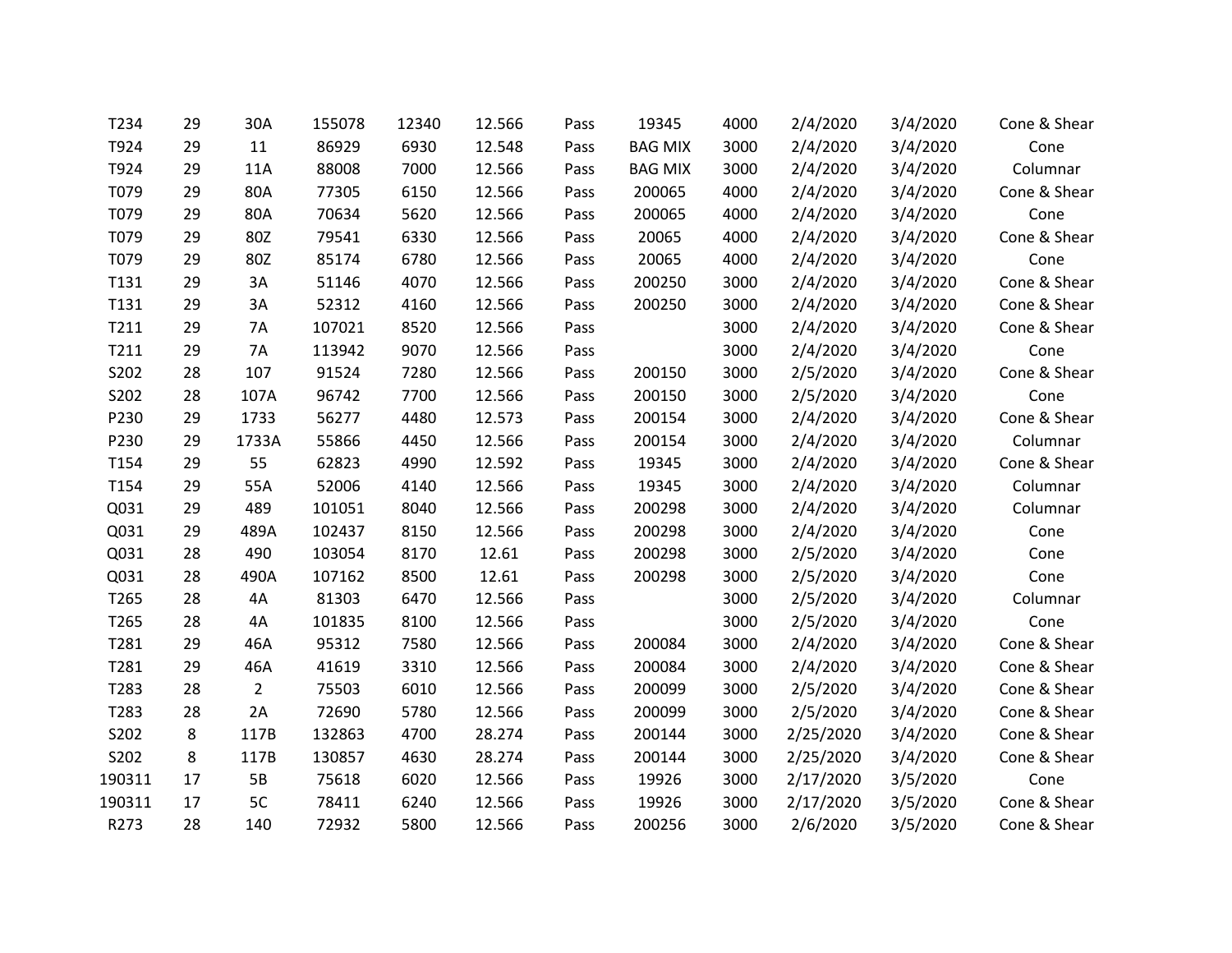| R273       | 28 | 140A  | 70093  | 5580  | 12.566 | Pass | 200256 | 3000 | 2/6/2020  | 3/5/2020 | Cone & Shear |
|------------|----|-------|--------|-------|--------|------|--------|------|-----------|----------|--------------|
| DB1701     | 28 | 779A  | 102836 | 8180  | 12.566 | Pass | 200150 | 3000 | 2/6/2020  | 3/5/2020 | Cone         |
| DB1701     | 28 | 779B  | 100606 | 8010  | 12.566 | Pass | 200150 | 3000 | 2/6/2020  | 3/5/2020 | Cone & Shear |
| DB1701     | 28 | 1448A | 91534  | 7280  | 12.566 | Pass | 200099 | 3000 | 2/6/2020  | 3/5/2020 | Cone         |
| DB1701     | 28 | 1448B | 85420  | 6800  | 12.566 | Pass | 200099 | 3000 | 2/6/2020  | 3/5/2020 | Cone         |
| DB1701     | 28 | 2118A | 96856  | 7710  | 12.566 | Pass | 200099 | 3000 | 2/6/2020  | 3/5/2020 | Cone         |
| DB1701     | 28 | 2118B | 91660  | 7290  | 12.566 | Pass | 200099 | 3000 | 2/6/2020  | 3/5/2020 | Cone         |
| DB1701     | 28 | 176A  | 80954  | 6440  | 12.566 | Pass | 200125 | 3000 | 2/6/2020  | 3/5/2020 | Cone         |
| DB1701     | 28 | 176B  | 80519  | 6410  | 12.566 | Pass | 200125 | 3000 | 2/6/2020  | 3/5/2020 | Cone         |
| T234       | 28 | 31    | 139988 | 11140 | 12.566 | Pass | 19345  | 4000 | 2/6/2020  | 3/5/2020 | Cone & Shear |
| T234       | 28 | 31A   | 134746 | 10720 | 12.566 | Pass | 19345  | 4000 | 2/6/2020  | 3/5/2020 | Cone & Shear |
| S202       | 28 | 108   | 131539 | 4650  | 28.312 | Pass | 200457 | 3000 | 2/6/2020  | 3/5/2020 | Cone & Shear |
| S202       | 28 | 108A  | 129542 | 4580  | 28.274 | Pass | 200457 | 3000 | 2/6/2020  | 3/5/2020 | Cone & Shear |
| <b>DZA</b> | 28 | 5L    | 143581 | 11430 | 12.566 | Pass | 200370 | 5000 | 2/6/2020  | 3/5/2020 | Cone & Shear |
| <b>DZA</b> | 28 | 5L    | 134573 | 10710 | 12.566 | Pass | 200370 | 5000 | 2/6/2020  | 3/5/2020 | Cone & Shear |
| <b>DZA</b> | 28 | 5M    | 143459 | 11410 | 12.573 | Pass | 200370 | 5000 | 2/6/2020  | 3/5/2020 | Cone         |
| <b>DZA</b> | 28 | 5M    | 142299 | 11320 | 12.573 | Pass | 200370 | 5000 | 2/6/2020  | 3/5/2020 | Cone & Shear |
| <b>DZA</b> | 28 | 14L   | 121487 | 9670  | 12.566 | Pass | 200370 | 5500 | 2/6/2020  | 3/5/2020 | Cone & Shear |
| <b>DZA</b> | 28 | 14L   | 111040 | 8840  | 12.566 | Pass | 200370 | 5500 | 2/6/2020  | 3/5/2020 | Cone & Shear |
| S307       | 14 | 22B   | 66031  | 5250  | 12.566 | Pass | 200396 | 3000 | 2/20/2020 | 3/5/2020 | Cone & Shear |
| T283       | 28 | 3     | 60766  | 4820  | 12.598 | Pass | 200099 | 3000 | 2/6/2020  | 3/5/2020 | Cone         |
| T283       | 28 | 3A    | 62349  | 4960  | 12.566 | Pass | 200099 | 3000 | 2/6/2020  | 3/5/2020 | Cone         |
| DB1701     | 28 | 674A  | 79589  | 6330  | 12.566 | Pass | 200150 | 3000 | 2/7/2020  | 3/6/2020 | Cone & Shear |
| DB1701     | 28 | 674B  | 81908  | 6520  | 12.566 | Pass | 200150 | 3000 | 2/7/2020  | 3/6/2020 | Cone & Shear |
| T234       | 28 | 32    | 139387 | 11090 | 12.566 | Pass | 19345  | 4000 | 2/7/2020  | 3/6/2020 | Columnar     |
| T234       | 28 | 32A   | 84153  | 6700  | 12.566 | Pass | 19345  | 4000 | 2/7/2020  | 3/6/2020 | Columnar     |
| R273       | 28 | 141   | 62900  | 5010  | 12.566 | Pass | 200256 | 3000 | 2/7/2020  | 3/6/2020 | Cone & Shear |
| R273       | 28 | 141A  | 62445  | 4970  | 12.566 | Pass | 200256 | 3000 | 2/7/2020  | 3/6/2020 | Cone & Shear |
| P047       | 28 | 587A  | 111136 | 8840  | 12.566 | Pass | 200412 | 3000 | 2/7/2020  | 3/6/2020 | Cone         |
| P047       | 28 | 587A  | 116139 | 9240  | 12.566 | Pass | 200412 | 3000 | 2/7/2020  | 3/6/2020 | Cone         |
| S202       | 28 | 109   | 131867 | 4660  | 28.274 | Pass | 200457 | 3000 | 2/7/2020  | 3/6/2020 | Cone & Shear |
| S202       | 28 | 109A  | 133049 | 4710  | 28.274 | Pass | 200457 | 3000 | 2/7/2020  | 3/6/2020 | Cone & Shear |